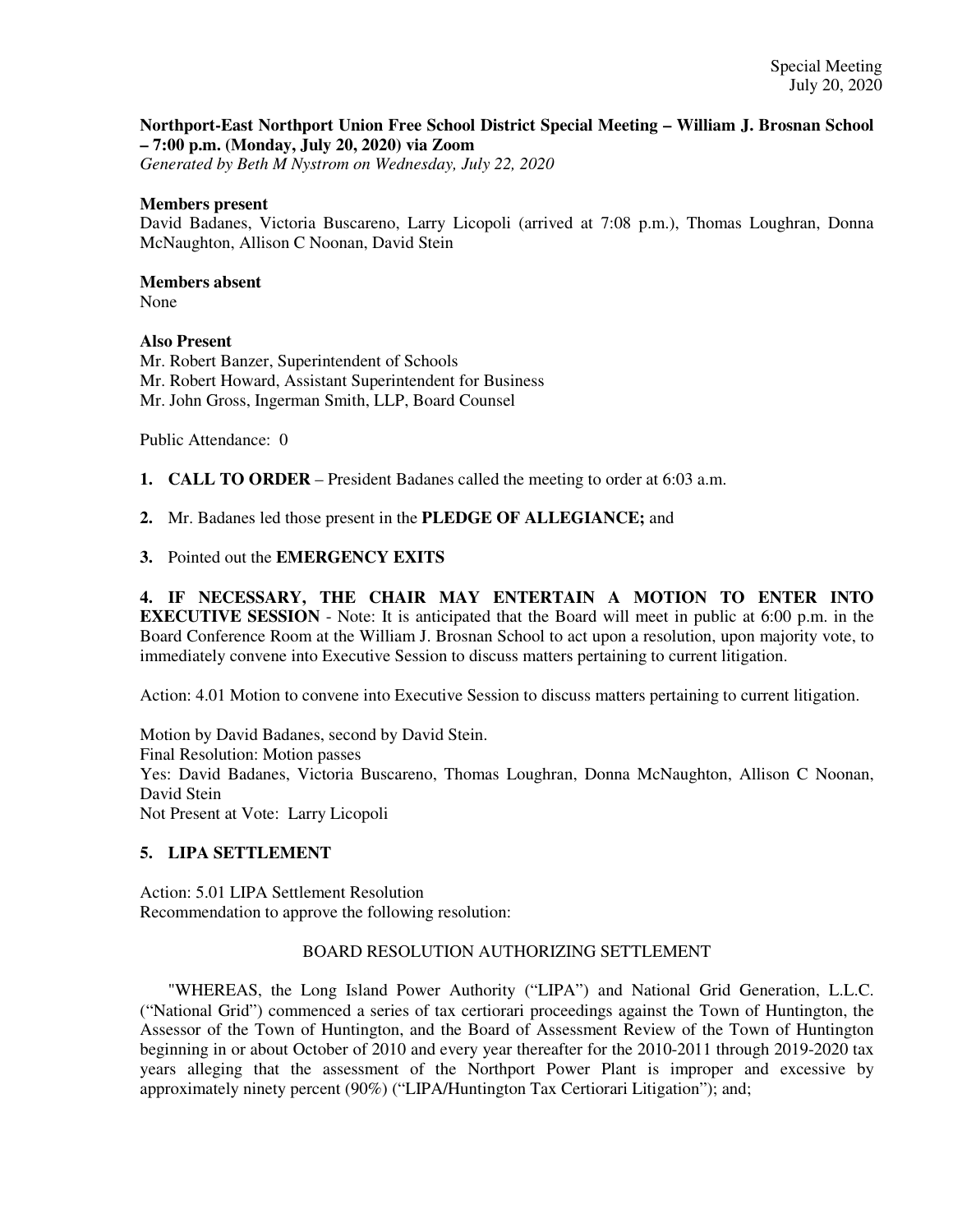WHEREAS, the school taxes paid on the Northport Power Plant currently represent approximately 38% of the Northport-East Northport Union Free School District's ("School District") annual tax levy necessary to fund the operations of the School District; and

WHEREAS, the Town of Huntington as the tax assessing jurisdiction under the New York State Real Property Tax Law has the sole fiduciary responsibility for the proper defense and settlement of tax certiorari claims asserted against the Town of Huntington and its Assessor; and

WHEREAS, the School District did not nor does it have any legal standing to intervene in the LIPA/Huntington Tax Certiorari Litigation, despite the fact that the School District and its school community will be the most significantly impacted by a judgment that dramatically reduces the property taxes currently paid on the Northport Power Plant; and

WHEREAS, on May 9, 2011, the Board of Education of the School District authorized its school attorneys, Ingerman Smith, L.L.P., to initiate legal action on behalf of the Board of Education against LIPA, National Grid and others to enforce promises and/or representations made to the School District and affected municipalities concerning the property taxes paid by LIPA and National Grid to the Town of Huntington on the Northport Power Plant property, by which litigation the School Board obtained a stakeholder role in any settlement negotiations between the Town of Huntington and LIPA; and

WHEREAS, on May 10, 2011, the School District commenced legal action against LIPA, National Grid and others in a matter captioned Board of Education of the Northport-East Northport Union Free School District, et al. v. Long Island Power Authority, et al., in New York State Supreme Court – Commercial Division, Suffolk County bearing Index Number 15194/2011 (the "School District/LIPA Litigation"), which legal action asserted a breach of the School District's third party beneficiary contractual rights; and

WHEREAS, a similar legal action was commenced by the Town of Huntington against LIPA, National Grid and others on May 10, 2011 in New York State Supreme Court – Commercial Division, Suffolk County bearing Index Number 15186/2011 ("Huntington/LIPA Litigation"); and

WHEREAS, on August 15, 2018, the Honorable Elizabeth H. Emerson issued a Short Form Order granting LIPA's and National Grid's motions for summary judgment in the School District/LIPA Litigation, denying the School District's cross-motion for summary judgment, issuing declaratory relief in favor of LIPA and National Grid on the first and third causes of action and dismissing all of the School District's pending causes of action ("Short Form Order"); and

WHEREAS, the School District subsequently appealed the decision as set forth in the Short Form Order to the Appellate Division, Second Department where said appeal is currently pending; and

WHEREAS, as a result of having commenced the aforesaid School District/LIPA Litigation, the School District obtained the right to participate with the Town of Huntington in negotiations with LIPA and National Grid to seek a resolution of the various claims by and against LIPA and National Grid in the LIPA/Huntington Tax Certiorari Litigation, the School District/LIPA Litigation and the Huntington/LIPA Litigation (hereinafter collectively referred to as the "Litigation"); and

WHEREAS, since the instigation of its claimed breach of the School District's third party contractual rights, the School District has asserted its right to actively participate in any settlement negotiations; and

WHEREAS, the Town of Huntington has informed the School District that the trial of the LIPA/Town of Huntington Tax Certiorari Litigation has been completed and that a decision in said proceeding is impending; and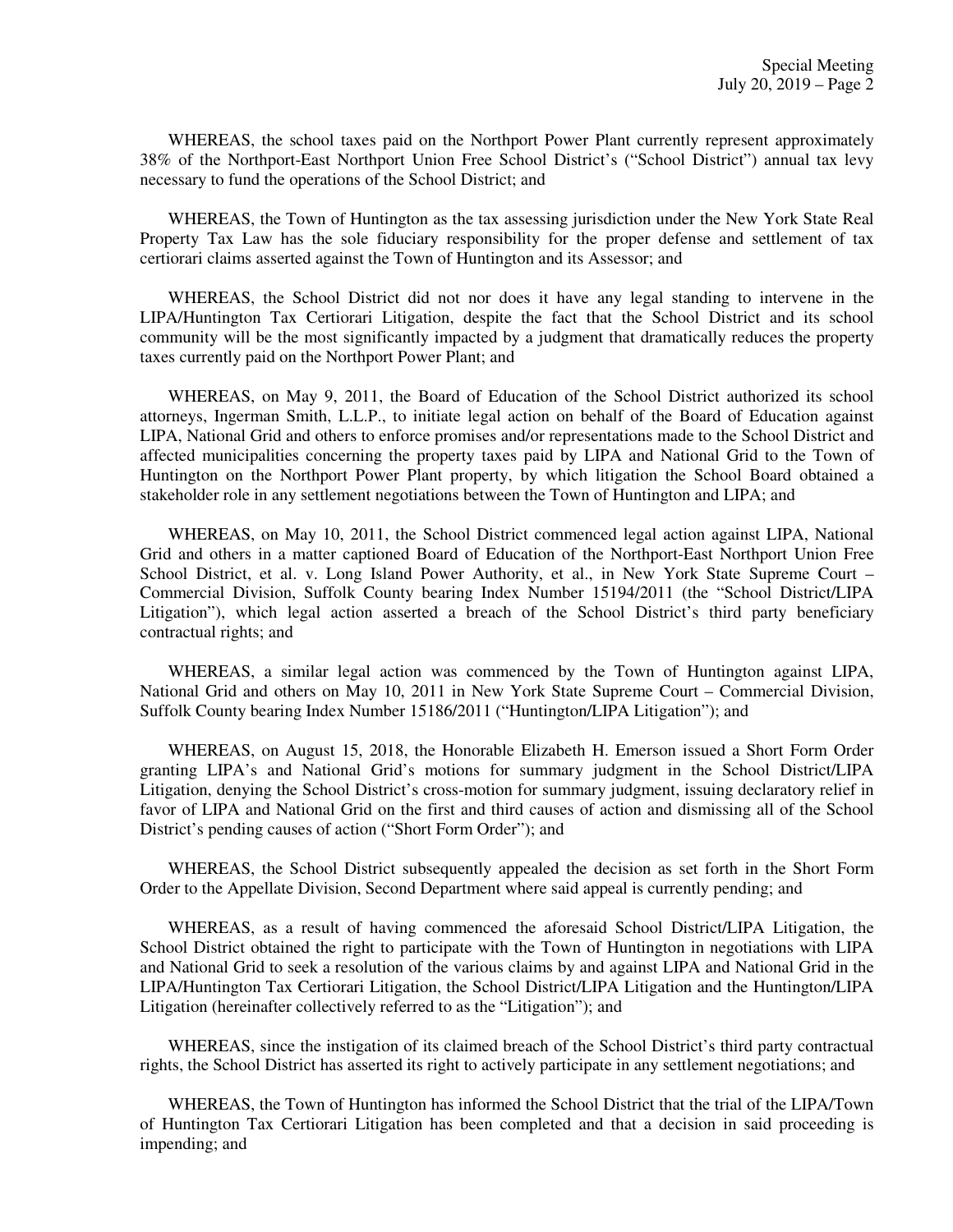WHEREAS, in addition to other efforts undertaken by the School District and the Town of Huntington to mediate the claims in the LIPA/Huntington Tax Certiorari Litigation, School District/LIPA Litigation and the Huntington/LIPA Litigation, during the 2019-2020 school year the School District participated in lengthy negotiations before the Suffolk County District Administrative Judge, Honorable C. Randall Hinrichs, along with the Town of Huntington, LIPA and National Grid in an effort to seek resolution of the Litigation; and

WHEREAS, it was made known to all participants in the aforesaid negotiations that any proposed settlement acceptable to LIPA was expressly subject to the subsequent review and approval of the School Board and Town Board; and

WHEREAS, during the course of the aforesaid negotiations before Suffolk County District Administrative Judge, Honorable C. Randall Hinrichs, a settlement of the Litigation acceptable to LIPA was proposed in a certain Settlement Term Sheet ("Initial Settlement Term Sheet"), which was subsequently rejected by the Board of Education; and

WHEREAS, thereafter on July 2, 2020, as a result of subsequent direct negotiations between the School District and LIPA, an agreement in principle modifying the terms the Initial Settlement Term Sheet referred to above, including the direct payment of \$14,500,000 by LIPA to the School District, was reached between LIPA and the School District, subject to the formal approval of the Board of Education requiring its withdrawal of the appeal pending in the School District/LIPA Litigation ("July 2, 2020 Settlement Term Sheet"); and

WHEREAS, withdrawal of the appeal pending in the School District/LIPA Litigation is only required in the event that the parties execute a formal settlement agreement in accordance with the terms and intent of the provisions set forth in the attached July 2, 2020 Settlement Term Sheet; and

WHEREAS, the Huntington Town Board has been kept fully apprised of the foregoing direct negotiations and proposed agreement between LIPA and the School District; and

WHEREAS, to effectuate settlement of all Litigation in accord with the attached July 2, 2020 Settlement Term Sheet, the Huntington Town Board must also agree to the terms of settlement set forth in said July 2, 2020 Settlement Term Sheet, which requires the Town of Huntington's withdrawal of its appeal pending in the Huntington/LIPA Litigation and LIPA's withdrawal of its pending claims seeking a reduction of the Northport Power Plant's assessed valuation through and including 2027, and thereafter subject to certain conditions, through 2032; and

WHEREAS, LIPA has informed the School District and the Town of Huntington that it will withdraw its offer of settlement and proceed to judgment in the LIPA/Huntington Tax Certiorari Litigation, unless the proposed settlement as set forth in the Settlement Term Sheet is formally approved by the Board of Education of the School District by public resolution on or before July 23, 2020 and thereafter formally approved by the Huntington Town Board by public resolution on or before August 11, 2020; and

WHEREAS, based upon its review of the facts and circumstances surrounding the School District/LIPA Litigation, the Board of Education has determined that it is in the best interest of the School District, and all other residents of the Town of Huntington, to settle the Litigation in accordance with terms set forth in the July 2, 2020 Settlement Term Sheet;

NOW, THEREFORE, BE IT RESOLVED that the Board of Education hereby authorizes and approves of the terms of settlement as set forth in the attached July 2, 2020 Settlement Term Sheet, subject to: (1) the Town Board's approval of the settlement terms as set forth in the attached July 2, 2020 Settlement Term Sheet; and, (2) the subsequent execution by all parties of a formal settlement agreement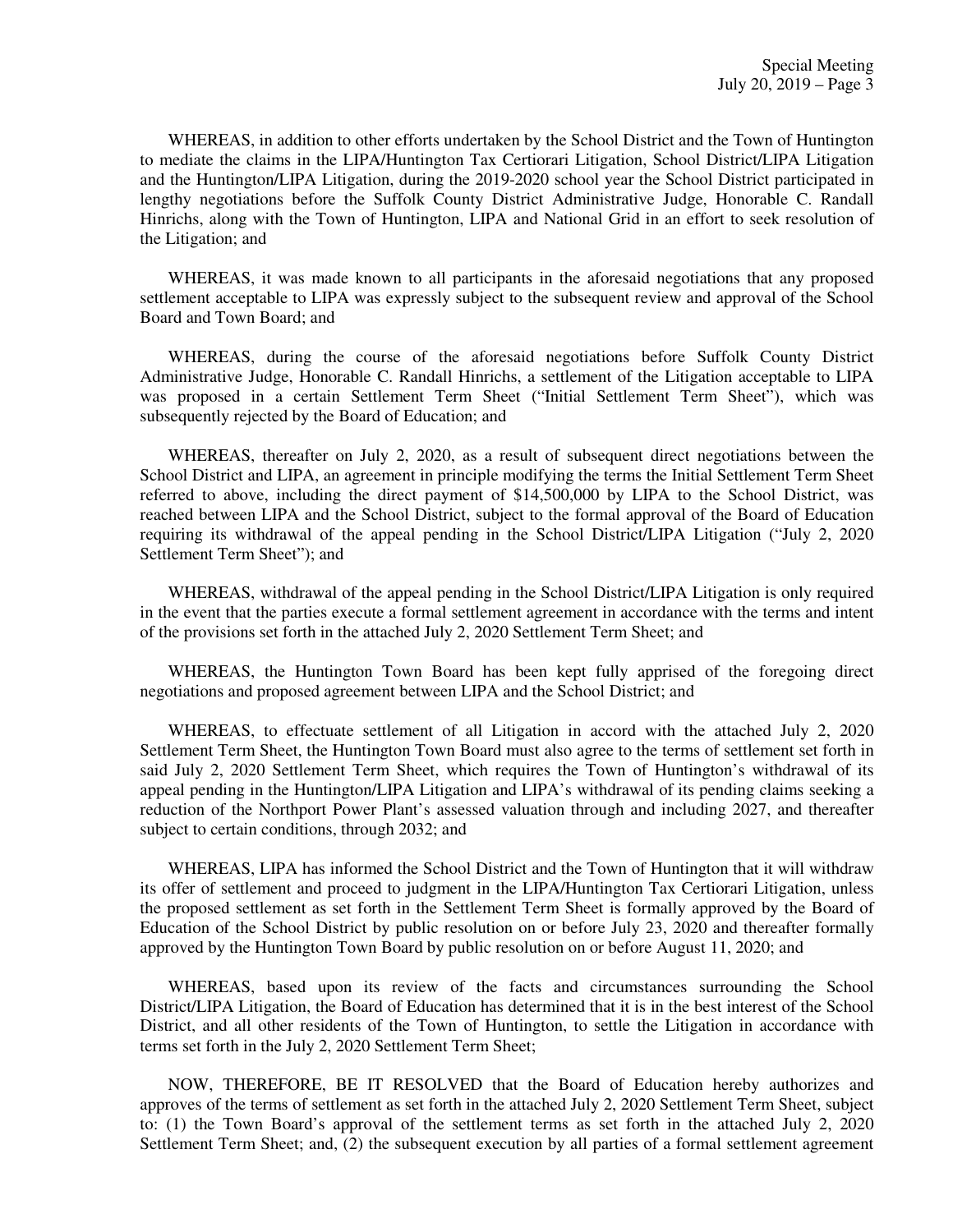incorporating the settlement terms in accordance with the terms and intent of the provisions set forth in the attached July 2, 2020 Settlement Term Sheet; and

BE IT FURTHER RESOLVED that the Board of Education hereby urges the Town of Huntington Board to promptly authorize and approve the July 2, 2020 Settlement Term Sheet on or before August 11, 2020 to avoid the potentially devastating impact of an adverse judgment in the LIPA/Town of Huntington Tax Certiorari Litigation that will negatively affect the financial interests of the School District, the taxpayers of the Northport East Northport school community and every other taxpayer residing in the entire Town of Huntington; and

BE IT FURTHER RESOLVED that the President of the Board of Education is herewith authorized to execute a formal settlement agreement and any other documents necessary to effectuate the terms of said settlement agreement on behalf of the Board of Education, provided the conditions hereinabove are fully satisfied; and

BE IT FURTHER RESOLVED, that if the Huntington Town Board does not authorize and approve the July 2, 2020 Settlement Term Sheet on or before August 11, 2020, or in the further event that the parties do not execute a formal settlement agreement in accordance with the terms and intent of the provisions set forth in the attached July 2, 2020 Settlement Term Sheet, School Board counsel is hereby directed to continue to pursue the appeal of the School District/LIPA Litigation pending before the Appellate Division, Second Department."

President Badanes stated that this is a very important decision. The Board has received many emails and calls regarding it and everyone is entitled to their point of view.

There was a long discussion by the Board regarding the proposed LIPA settlement agreement and questions from over fifty community members were answered.

Trustee Loughran asked about the  $3<sup>rd</sup>$  party beneficiary suit and the promise made by LIPA Chairman Kessel and Governor Pataki not to challenge the taxes; LIPA's relationship to New York State; if the State has passed any legislation that directly impacts the District and the Town of Huntington; the \$14.5 million in the settlement that will be paid directly to the District and how can LIPA be trusted.

Trustee McNaughton asked who was deposed during the trial, who would be responsible for paying back taxes if a settlement isn't approved

Vice President Noonan asked if the settlement precludes the school district or anyone in the Town of Huntington from filing a class action lawsuit for environmental issues against LIPA.

Trustee Stein stated that there were many negotiation sessions and settlements were rejected by the Board and asked why LIPA was putting forth the timeline now; asked if nearly a billion dollars in taxes was a real outcome; and if there was any assistance from the State. Mr. Stein stated that the impact of the settlement on property taxes for the rest of the Town of Huntington is diminutive.

Trustee McNaughton asked what would happen if LIPA repowers the plant, increases capacity or makes any type of improvement. Mrs. McNaughton stated that she has heard from the public that LIPA must be against a wall and afraid to lose and that is why they are pushing for a settlement.

Trustee Licopoli and Trustee Buscareno asked why the July 23<sup>rd</sup> deadline especially when we are in the middle of a pandemic.

Mr. Gross stated that a letter was composed and sent to LIPA requesting that the case be put on ice for two years because of the current situation and LIPA adjectively rejected it.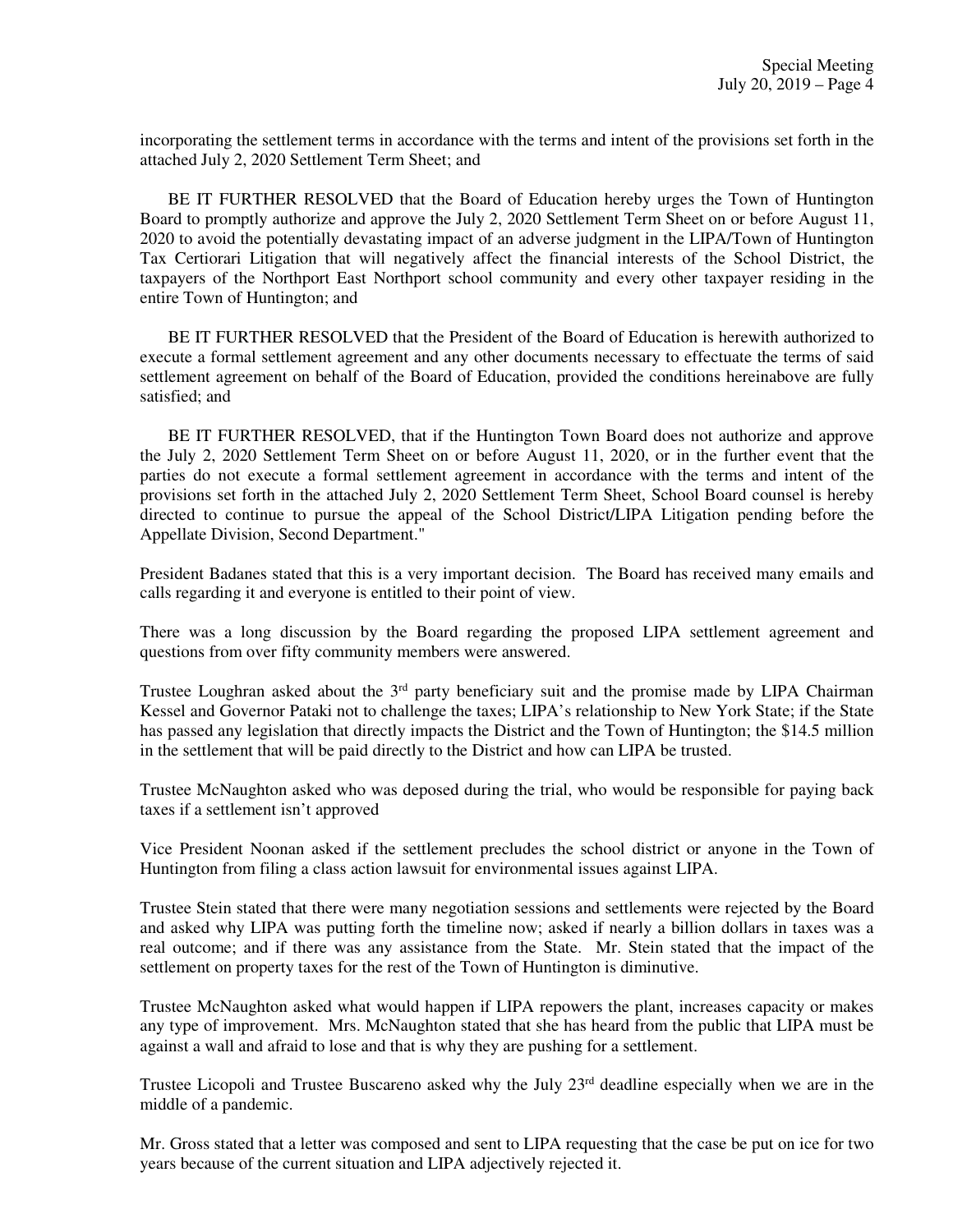President Badanes asked about the North Rockland tax certiorari case in comparison to the Town of Huntington's; if the Town of Huntington appeals it would be an automatic stay; legislation put forth to help the district and the Town; and if the Board votes no, the settlement would not then go to the Town for approval.

After the discussion, President Badanes asked if any Board Members had final comments before taking the vote.

President Badanes stated that he does not believe it is a good deal. The \$14.5 million in payments to the school district should be going directly to the taxpayers to reduce the tax levy and that future Boards should agree to a 1% tax levy cap instead of 2% tax levy cap. Mr. Badanes stated that the district should not have had to bring this lawsuit in the first place and he believes the 3<sup>rd</sup> party beneficiary case is a good case and the district would have succeeded on appeal. Mr. Badanes stated that he would only vote yes if it was a good deal.

Trustee Licopoli respectfully disagreed with Mr. Badanes. He listened to alternatives to not settling and did not receive a decent answer as to what would happen if the appeal didn't work. What would happen to the community would be devastating. The guarantee in effect is being prepared for this and anything else would be a disaster if the worst case scenario would occur. Mr. Licopoli state he would vote for the settlement.

Trustee Loughran stated that the LIPA stacks are a beacon to Northport. He has engaged in many discussions regarding LIPA and has been told to date that the law is not on our side and we barely have a seat at the table. An immediate judgement in favor of LIPA would be close to their request and would saddle the taxpayers to an immediate payment of a minimum of \$10,000 in taxes and dramatically increase taxes to cover the back taxes owed of approximately \$600,000,000. This would send the financial standing of the district into a tailspin. This settlement offer would provide a glide path to reduction and give the residents times to plan. It is not a great deal but it is better than an alternative judgement. Without legislation in support, no one in the New York State government will be coming to help us. In addition, an expert in tax certiorari cases was appointed as a LIPA trustee. Mr. Loughran stated that he will be supporting the settlement.

Action: Extend Meeting Recommendation to extend the meeting

Motion by David Stein, second by Thomas Loughran. Final Resolution: Motion Passes Yes: David Badanes, Victoria Buscareno, Larry Licopoli, Thomas Loughran, Donna McNaughton, Allison C Noonan, David Stein

Trustee Buscareno stated that she feels the same way as Trustee Licopoli. She has had many sleepless nights thinking about this and having to make this decision during a pandemic is horrendous. The misuse of power and political gain, and having to be burdened with this is filthy. Mrs. Buscareno stated that the Board will continued to work hard to ensure the District provides the best education for our students under these circumstances. Mrs. Buscareno stated she will be voting yes on the settlement.

Vice President Noonan concurred with Trustee Buscareno and stated that LIPA is taking advantage in these unprecedented times. Northport is the host community to this urban blight and there was one condition for LIPA to keep their promise and not file a tax certiorari. Mrs. Noonan stated that LIPA has chosen not to be a decent neighbor and wished they didn't paint the district as benefitting from something we don't deserve.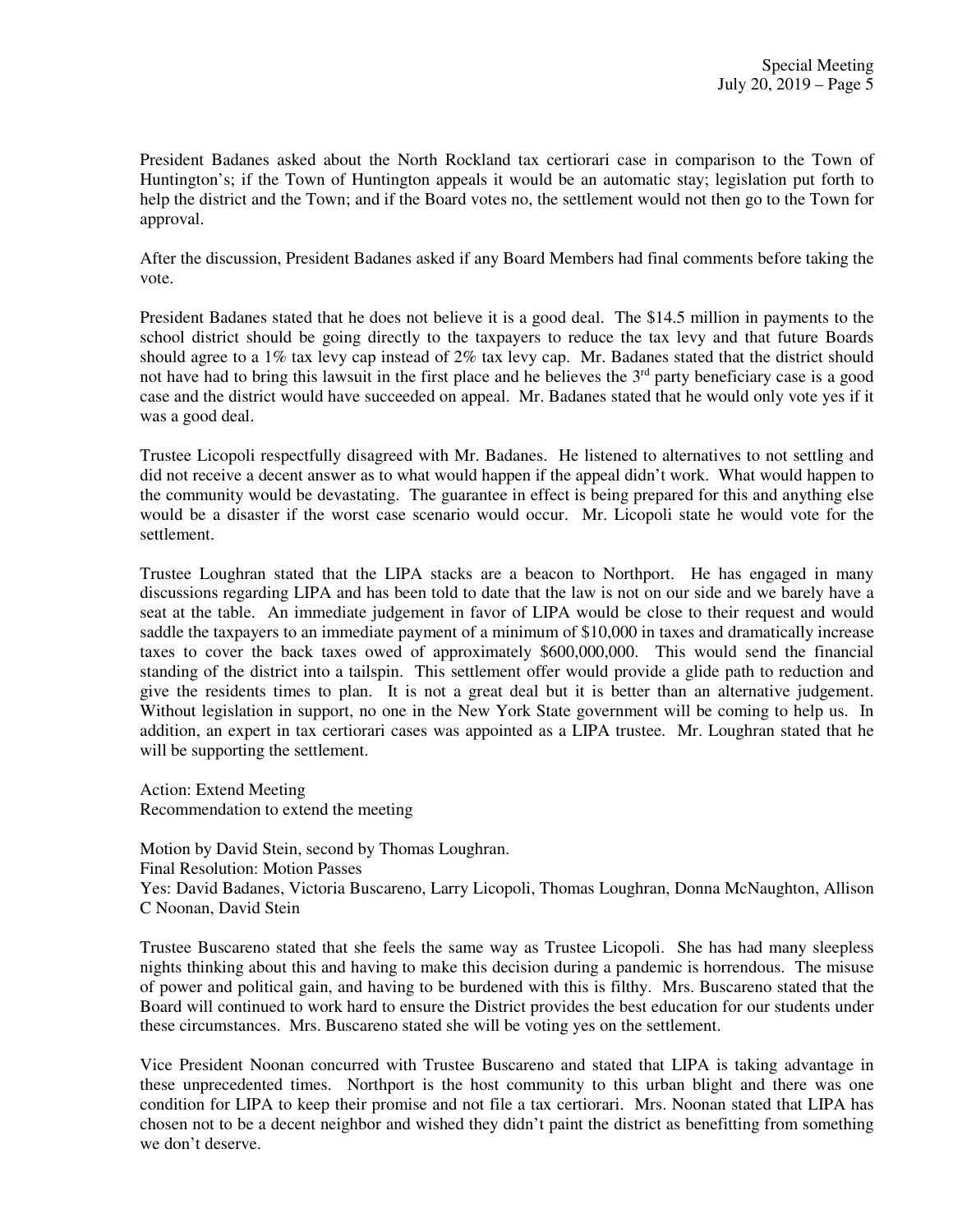Trustee Stein stated that he agreed with Trustee Buscareno's statement. What LIPA has done is filthy. The district has been doing long range planning for years and must continue to go on to create a financial plan that will allow us to weather the impact, synthesize the loss along with the revenue stream and an efficiency plan to roll out a district that still provides the class of education it always has. Mr. Stein stated that we can make this work and preserve programs. Mr. Stein stated that the Governor is not listening to us and the assembly was very effectively lobbied against us by LIPA. The deal is a significant benefit to the broader Huntington area. The Northport-East Northport district will shoulder the \$24 million loss and the \$16 million will be spread among the rest of the town. The impact was always predominantly outsized on the Northport school district. The risk now is overwhelming. Mr. Stein said his decision is made on being extremely involved, knowing all the moving parts and what's in the best interest of his community. Mr. Stein said his vote for the settlement tonight will be a yes.

Trustee McNaughton stated that you will not find a LIPA fan among any of the Trustees or the ones that came before them. None of them think this is right or fair. This is an unfortunate example of apolitical cudrul. Mrs. McNaughton stated that the risk is to great and having something that is predictable will help address the declining enrollment. The district should benefit because we host the stacks. Mrs. McNaughton stated that all the Trustees have struggled with this and have done everything they can and her vote will be to support the settlement.

Vote on motion to approve item 5.01 LIPA Settlement Resolution was as follows: Motion by Allison C Noonan, second by David Stein. Final Resolution: Motion Passes Yes: Victoria Buscareno, Larry Licopoli, Thomas Loughran, Donna McNaughton, Allison C Noonan, David Stein No: David Badanes

Superintendent Banzer thanked the Board, John Gross and Carrie-Anne Tondo for their tireless efforts over the past decade. He thanked the trustees, past and present, for their fortitude, the amount of thoughtfulness, and fight. Mr. Banzer stated that this will give the district and opportunity to move forward.

**6. ADJOURNMENT** - Board policy requires adjournment by 10:30 pm, unless meeting is extended by vote.

Information: 6.01 Upcoming Meetings

REGULAR MEETING Thursday, August 20, 2020 7:00 p.m. William J. Brosnan School

REGULAR MEETING Thursday, September 3, 2020 7:00 p.m. William J. Brosnan School

REGULAR MEETING Thursday, September 17, 2020 7:00 p.m. William J. Brosnan School

Action: 6.02 Adjournment Recommendation to adjourn meeting